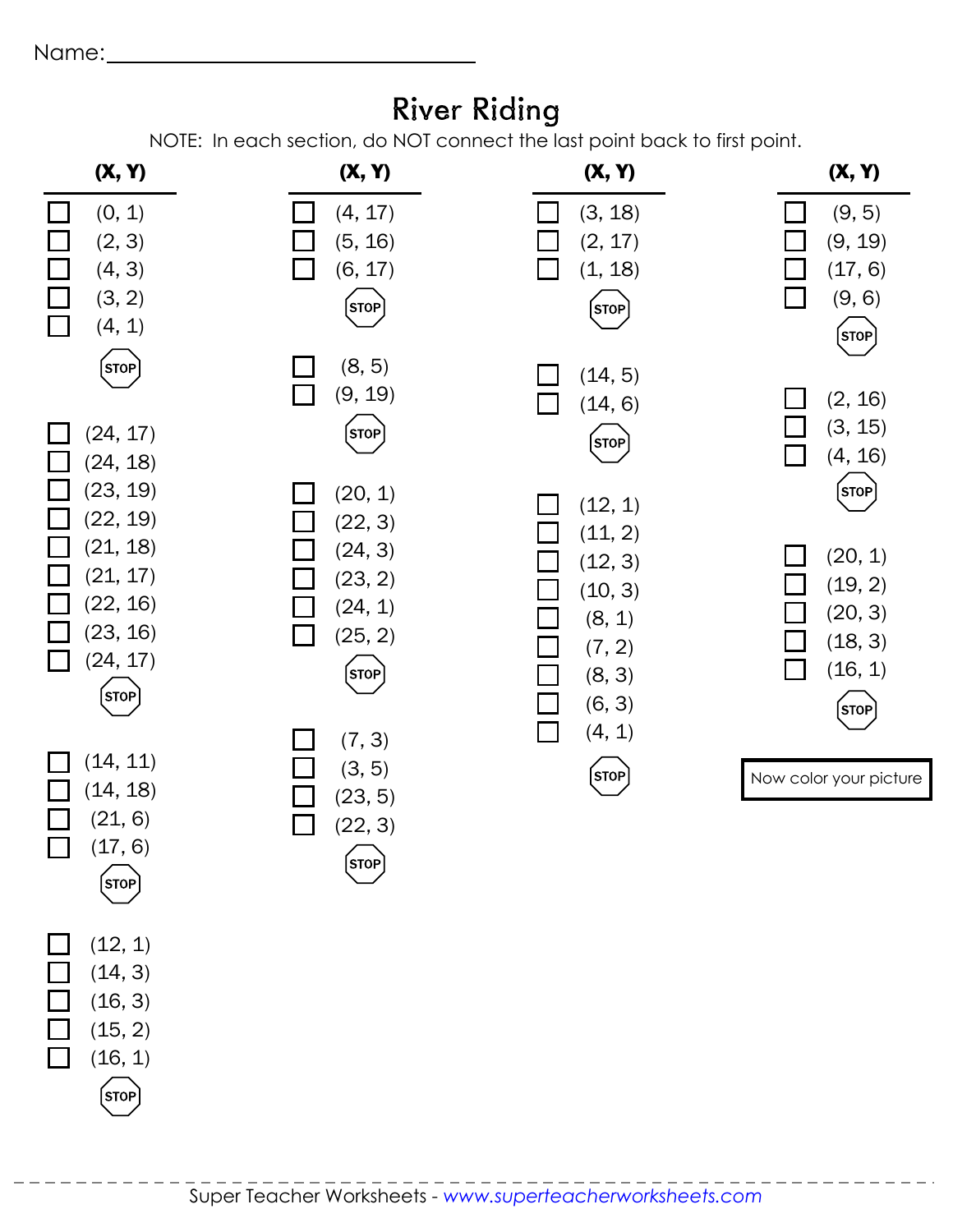

River Riding